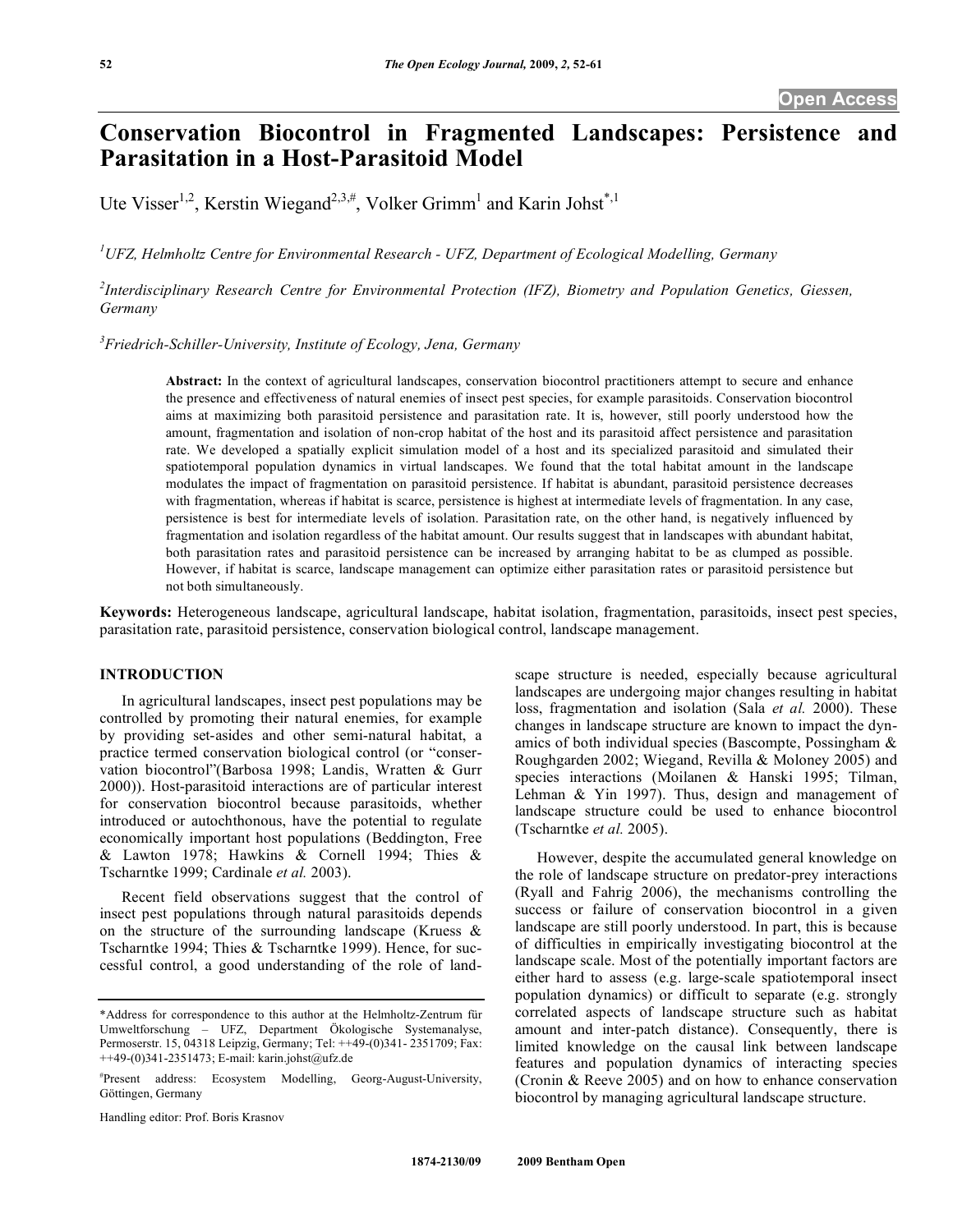We therefore developed a spatially explicit model of a host and its specialized parasitoid. We focus on two measures that are widely used to assess the performance of biocontrol: persistence, which quantifies the parasitoid's reliability, and parasitation rate, which quantifies the parasitoid's effectiveness. The first measure is commonly used in theoretical studies and the latter in field studies. We created virtual landscapes consisting of a matrix that was unsuitable for host and parasitoid, together with patches of non-crop host habitat of varying number, size, and spatial distribution. We thus independently manipulated the amount, fragmentation, and isolation of the host habitat, thereby covering a wide range of landscape structures and habitat amounts. The model describes hypothetical species, but was designed to address conservation biocontrol of the rape pollen beetle system (*Meligethes aeneus* (Fabricius)) which is highly relevant for many agricultural landscapes in Europe.

 The importance of spatial heterogeneity for hostparasitoid interactions has been recognized since the classical experiments of Huffaker (1958). It has been a wellestablished opinion that spatial heterogeneity – often interpreted as a synonym of fragmentation – in general tends to be favorable for biological control because heterogeneity stabilizes oscillatory behavior and thus can increase the persistence of predator-prey or host-parasitoid interactions, or disease dynamics (De Roos, McCauly & Wilson 1991; Bolker & Grenfell 1995; Bonsall, French & Hassell 2002). According to modelling studies of Beddington (1978), spatial heterogeneity provides the most promising mechanism for high host suppression. However, there are empirical (Kareiva 1987; With *et al.* 2002) and modeling (Hassell, Godfray & Comins 1993) experiments suggesting that habitat fragmentation may cause prolonged host outbreaks and increased parasitoid extinction risk, contradicting the stabilizing role of spatial heterogeneity.

 It has often been argued that negative effects of landscape fragmentation on host-parasitoid or predator-prey interactions can originate in: (1) the limited dispersal ability of the parasitoid (Tscharntke *et al.* 2005), or (2) the specific searching behavior (active interaction of the organism with landscape features) of the predator (With *et al.* 2002). On the other hand, there are hints suggesting that there might be a fundamental effect of landscape fragmentation on biocontrol, as in the case of the rape pollen beetle and its specialized parasitoids; which is a system showing pronounced effects of landscape structure on biocontrol (Kruess & Tscharntke 1994; Thies & Tscharntke 1999), despite the fact that herbivory and parasitation react to landscape features at the same spatial scale (Thies, Steffan-Dewenter & Tscharntke 2003).

 The performance of biocontrol could possibly be explained by various landscape features such as proportion of habitat, landscape complexity (Thies & Tscharntke 1999), fragmentation (Kareiva 1987), and isolation (Kruess & Tscharntke 1994). However, interpretation of these results is difficult because some of the landscape measures are correlated and therefore the underlying mechanisms are hard to identify. Thus, despite the existing theoretical knowledge on spatial host-parasitoid and predator-prey interactions concerning the effects of dispersal rates, aggregation, and

attack rates on stability, persistence, and abundance (Holyoak & Lawler 1996; Hassell 2000), there is little knowledge on the effect of landscape structure and composition on biocontrol (Hirzel, Nisbet & Murdoch. 2007). Theoreticians sometimes feel that theoretical results and concepts are ignored by empiricists (Ryall & Fahrig 2006) but apparently there is a need for theoretical studies which directly address biocontrol measures and landscape features relevant to managers.

#### **METHODS**

 We built a spatially explicit grid-based model, in which space is represented in the form of discrete cells. As our reference for model parameterization, we chose the rape pollen beetle and its specific parasitoids in semi-natural habitat (Fritzsche 1956; Hokkanen, Husberg & Söderblom 1988; Daebeler, Seidel & Michel 1990; Börjesdotter 2000; Hokkanen 2000). One grid cell in the model represents a 100  $m \times 100$  m area of an agricultural landscape which can be either suitable "habitat" for the host (e.g. set asides) or unsuitable "matrix" (e.g. other crops, but not rape). Each cell can contain a subpopulation of host and parasitoid and is the place for the local processes reproduction, parasitation, and mortality. Local subpopulations are linked by dispersing host and parasitoid individuals.

 Both host and parasitoid reproduce once a year with nonoverlapping generations. Reproduction, parasitation, mortality, and dispersal are calculated in annual time steps. We assumed that host reproduction is density-dependent and that density dependence acts before parasitation (Nilsson 1989). We modeled the female hosts only, which means that in the model one individual can start the growth of a population without reproduction partner. We use the Rickerfunction (Bellows 1981) to describe population dynamics of the host:

$$
N_{t+1} = N_t \cdot R_H \cdot \exp\left(-\ln\left(R_H\right) \frac{N_t}{K_H}\right) \tag{1}
$$

with  $N_t$  being the number of hosts in the cell at time  $t$ ,  $K_H$  the local maximum capacity, and  $R_H$  the maximal reproduction rate (see Table **1**).

 Based on the assumption that the size of a habitat cell corresponds to the size of the searching range of a parasitoid, in our model the distribution of parasitoid eggs on hosts is random and limited by parasitoid fecundity. Thus, the probability that hosts escape parasitation is determined by the zero-term of the Poisson-distribution, and the number of parasitoids hatching in the next time step is then given by

$$
P_{t+1} = N_t \cdot \left(1 - \exp\left(-R_p \cdot \frac{P_t}{N_t}\right)\right)
$$
 (2)

Here  $P_t$  and  $N_t$  are the population size of the parasitoid and the host at time t described by whole numbers and  $R_P$  is the maximum number of eggs per parasitoid (see Table **1**). In analogy to the hosts, we modeled female parasitoids only (with sex ratio 1:1). Eqs. (1) and (2) are deterministic and extinction occurs at zero population size. Including demographic stochasticity explicitly would require much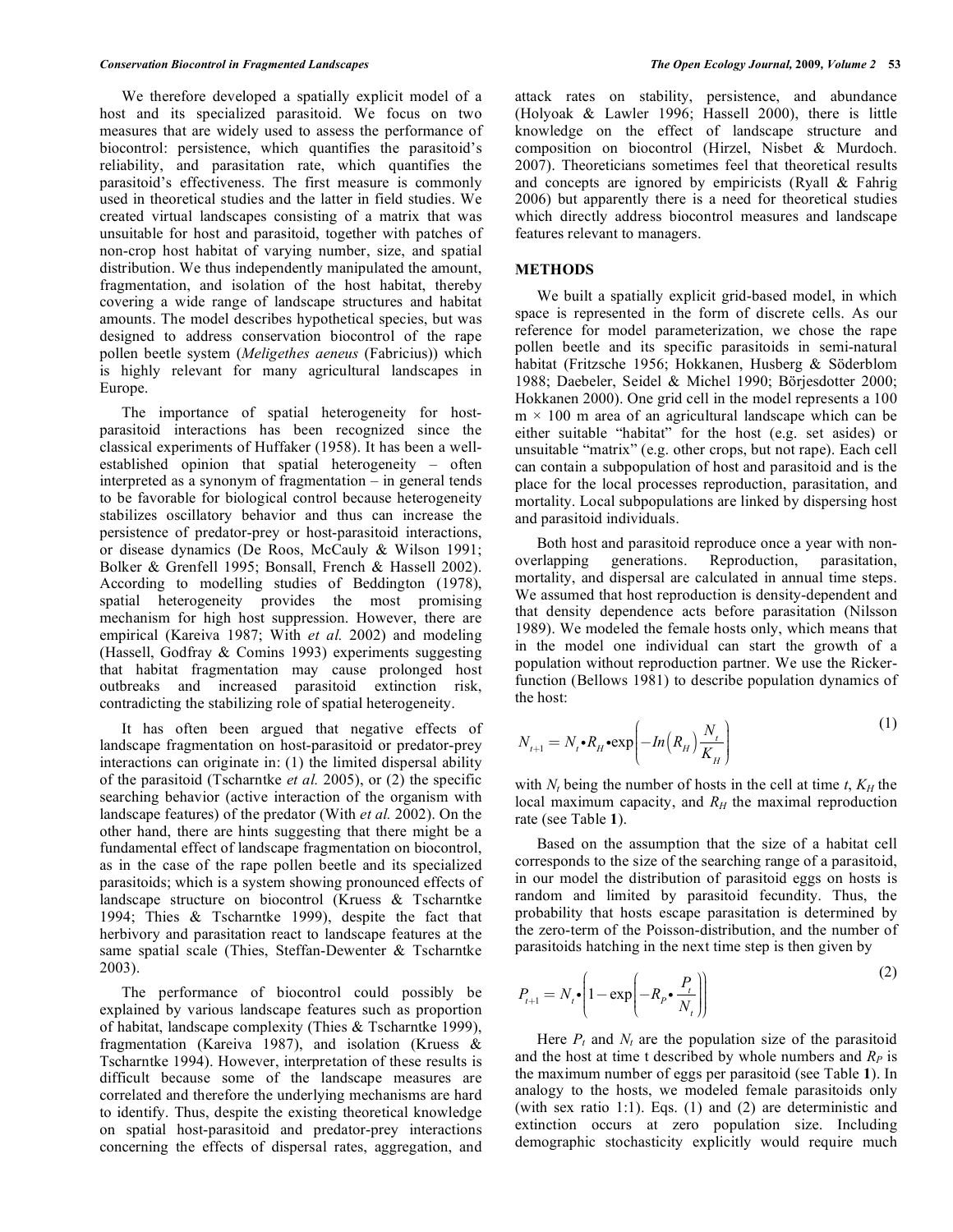**Table 1. Model Parameters and their Reference Values** 

| Parameter | Meaning                                           | <b>Reference Value</b> | Unit                          |
|-----------|---------------------------------------------------|------------------------|-------------------------------|
| $K_H$     | Local (=within cell) maximum<br>capacity of hosts | 500                    | individuals/cell <sup>1</sup> |
| $R_H$     | Host's maximum reproduction rate                  | 2.2                    |                               |
| $R_P$     | Maximum number of eggs per<br>parasitoid          |                        |                               |
| $D_H$     | Host's mean dispersal distance                    |                        | Cells                         |
| $D_P$     | Parasitoid's mean dispersal distance              |                        | Cells                         |

<sup>1</sup> One cell represents  $100 \text{ m} \times 100 \text{ m}$ .

more computation time but had only negligible effects on the results.

 We assumed that host and parasitoid have the same dispersal behavior. Dispersing individuals fly in a randomly chosen direction and settle after covering a distance randomly chosen from a negative exponential distribution. The distribution is characterized by a mean dispersal distance  $D_H$  and  $D_P$  common to host and parasitoid. To estimate the mean dispersal distance (Table **1**), we assumed that only a small proportion of a population  $(0.001 \%)$  may be able to fly very far (6 km, the furthest distance reported in the literature (Daebeler *et al.* 1990)). We did not include any movement response to the landscape structure.

 Host and parasitoid are univoltine, which means that they live for one year and die after reproduction. Host and parasitoid individuals die when random dispersal ends in a matrix cell and host individuals die when being parasitized.

 The annual schedule of processes of the model is as follows. First, hosts die due to parasitation. The remaining host and parasitoid individuals then disperse. If a host individual ends up in a habitat cell, it reproduces according to the density-dependent reproduction function (Eq. 1) and dies afterwards. The offspring of the host can then be parasitized (Eq. 2) by egg-laying parasitoids in the same cell. At this point the data for the analysis are recorded. All parasitized hosts die after producing one new parasitoid each.

 A habitat patch is defined as a continuous area of habitat. In our model the size of a habitat patch is defined by the total number of habitat cells that are connected with each other via at least one of their eight neighboring cells. In a first set of landscape scenarios, we varied the size of one single square-shaped habitat patch in six steps and determined the persistence of the parasitoid population as a function of the total amount of habitat. From these single-patch scenarios we then chose one scenario with a relatively low persistence of parasitoid populations as a starting point for a second set of landscape scenarios.

 In this second set of landscape scenarios, we manipulated habitat fragmentation by dividing a given amount of habitat into a number of equal-sized smaller patches. In a scenario with a low amount of habitat (2500 habitat cells) we varied the number and the size of the square-shaped patches by systematically dividing the original  $50 \times 50$  cell patch into several smaller squares of equal size resulting in fragmentation levels of 1, 4, 25, and 100 patches, consisting of 2500, 625, 100, and 25 cells, respectively. For the scenario with a high amount of habitat (4900 habitat cells) we proceeded similarly, resulting in 1, 4, 49 and 196 patches consisting of 4900, 1225, 100 and 25 cells, respectively. Additionally, for each fragmentation level we manipulated

| <b>Table 2.</b> | <b>Parameter Range and Examples for the Landscape Scenario Analyzed</b> |  |  |
|-----------------|-------------------------------------------------------------------------|--|--|
|                 |                                                                         |  |  |

|                                                                     | <b>Number of Patches</b>     | Patch Size $(cells)^1$           | Patch Isolation (cells) <sup>2</sup> |
|---------------------------------------------------------------------|------------------------------|----------------------------------|--------------------------------------|
| Scenario 1                                                          |                              | $100 - 10000$                    |                                      |
| Example scenario $13$                                               |                              |                                  |                                      |
| Scenario 2<br>a) low amount of habitat<br>b) high amount of habitat | a) $1 - 100$<br>b) $1 - 196$ | a) $2500 - 25$<br>b) $4900 - 25$ | a) $5 - 30$<br>b) $5 - 30$           |
| Example scenario 2                                                  |                              |                                  |                                      |

1 Patch size describes the patch area.

<sup>2</sup> Patch isolation is the shortest distance between nearest neighbor-patches.

3 Dark gray: matrix, light gray: habitat.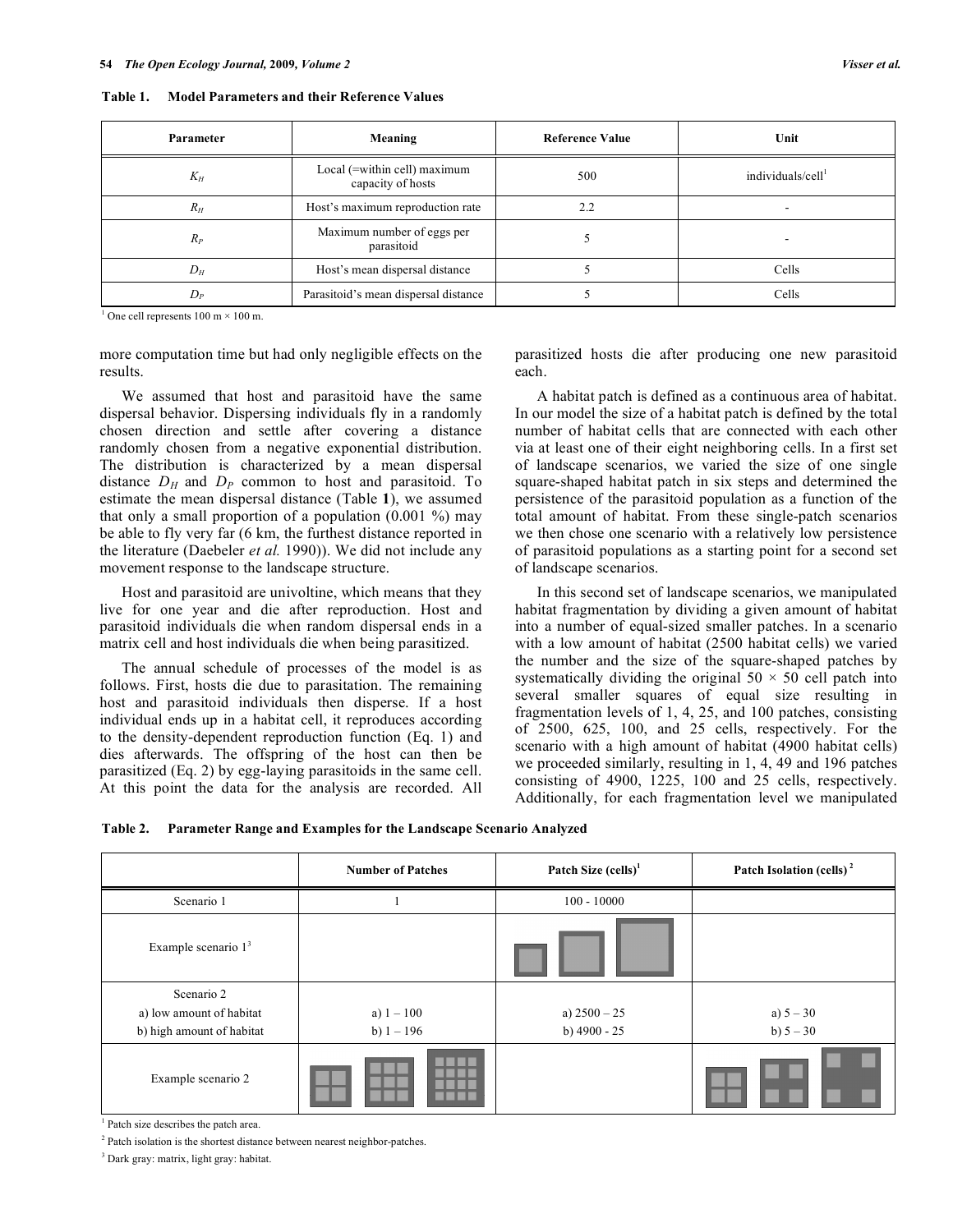isolation by varying the shortest distance between the neighboring patches to be 5, 10, 20 or 30 cells. This led to 16 different landscapes for each of the above two scenarios. The grid size is adjusted to encompass both habitat patches and isolating matrix; the boundary conditions are absorbing. For the parameter range and examples of both sets of scenarios see Table **2**.

 Each simulation run was started by defining a landscape pattern according to the landscape scenarios described above. In the new landscape, host and parasitoid populations were initialized by providing 0.2 % of the grid cells with a host and a parasitoid subpopulation of the size of  $K_H$  and  $K_H/2$ , respectively. One simulation run consisted of 600 time steps. In order to be independent of the initial conditions, we analyzed data from time step 201 to time step 600. We ran 100 replicates for each landscape scenario and determined the persistence of the parasitoid population. We estimated the persistence of the parasitoid population at the landscape level, by calculating the proportion of simulation runs out of 100 in which the parasitoid population survived for at least 600 years.

 If persistence was greater than zero, the first 10 replicates with persistent parasitoid populations were used for further analyses. To determine parasitation rate, we calculated the ratio of parasitoids to hosts in each cell after reproduction of host and parasitoid and before the parasitized hosts died. The parasitation rate is the average parasitoid-to-host ratio, calculated from the total numbers of parasitoids and hosts over the last 400 time steps. Finally, at the end of the simulation, we calculated the arithmetic mean and the standard deviation of ten replicates.

 To quantify outbreaks, we observed population dynamics on an exemplary cell in the center of a habitat patch. For each outbreak, we measured the number of consecutive time steps during which a host population was present. Because within this cell and within the simulation period of 400 time steps, several outbreaks were possible, we calculated the duration of host outbreaks by averaging over all outbreaks within the 10 replicates.

#### **RESULTS**

 The interaction of host and parasitoid in the simulation model is locally unstable and exhibits oscillatory behavior in time (Fig. **1**). When there are no parasitoids in the cell, the host population size increases until the population size reaches the carrying capacity. When a parasitoid reaches a



**Fig. (1).** Population density of adult hosts (black line) and parasitoid larvae (dotted line) oscillating with time in one exemplary cell; simulation run with standard parameter set (Table **1**) and landscape parameters as visualized in Fig. (**2**): habitat amount 2500 cells, number of patches 25, patch distance 10 cells.



**Fig. (2).** Snapshot of a virtual landscape of the scenario with low amount of habitat (habitat amount 2500 cells, number of patches 25, patch distance 10 cells) during a simulation run; white: cells with only host population, dark pink: cells with host and parasitoid population, brown: matrix cells, green: empty habitat cells.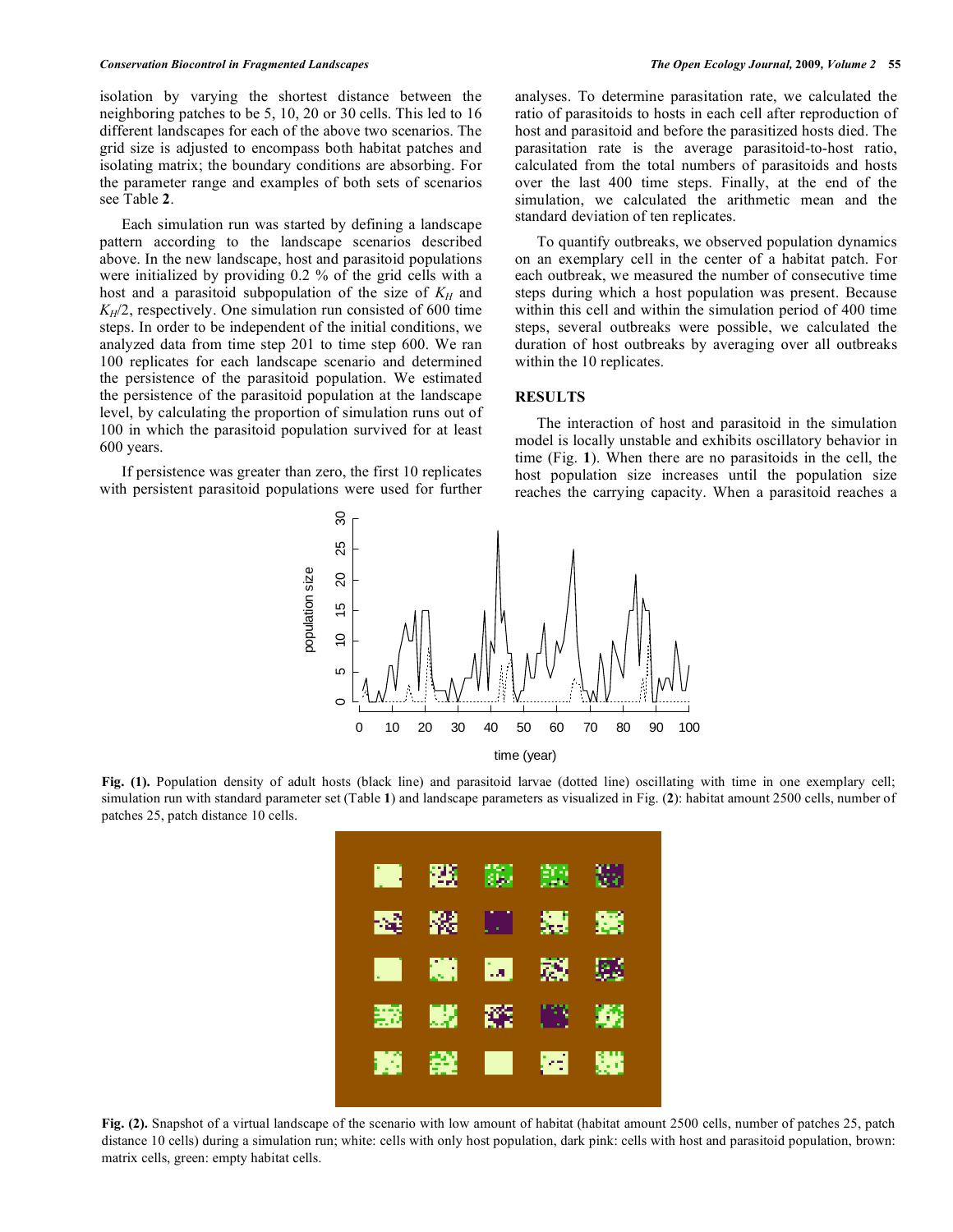

**Fig. (3).** Persistence of parasitoids in a single patch increases with patch size; from the single-patch landscapes we chose one with low persistence (2500 cells, Fig. (**4a**)) and one with high persistence (4900 cells, Fig. (**4b**)), which we then used for the fragmentation experiment); error bars show the standard deviation for ten simulation runs.

host population, the parasitoid reproduces by parasitizing the hosts, thereby causing a reduction of host population size. Generally, these local oscillations of host and parasitoid densities lead to a wave-like or chaotic spatial pattern (Fig. **2**) with increasing local host populations at the wave front, followed by increasing parasitoid populations (see also Hirzel *et al.* 2007). These waves of hosts and parasitoids move across the landscape with time (Supplementary **1**). As the parasitoid populations cause the local extinction of host, they leave a zone of empty cells behind. Parasitoids and their hosts are thought to be predisposed to locally unstable dynamics (e.g. Bonsall *et al.* 2002) and traveling waves have been empirically confirmed in a number of host-parasitoid systems (e.g. Eber & Brandl 1994; Blasius, Huppert & Stone 1999; Sherratt, Lambin & Sherratt 2003).

 Persistence of parasitoids increases with increasing single patch size, exhibiting threshold behavior (first set of landscape scenarios, Fig. **3**).

 Given a low amount of habitat, the persistence of the parasitoid population is highest at intermediate fragmentation levels (Fig. **4a**). Similarly, for a given fragmentation,



**Fig. (4).** We fragmented a single square-shaped patch with low persistence (low amount of habitat) and a big single patch with high persistence (high amount of habitat) stepwise into a number of square shaped fragments of accordingly smaller patch sizes: **a**) for a low amount of habitat, persistence of the parasitoids in the landscape is highest for intermediate patch numbers; **b**) for a high amount of habitat, persistence is highest for low patch numbers. For both scenarios persistence is best at intermediate patch distances (PD); error bars show the standard deviation for ten simulation runs.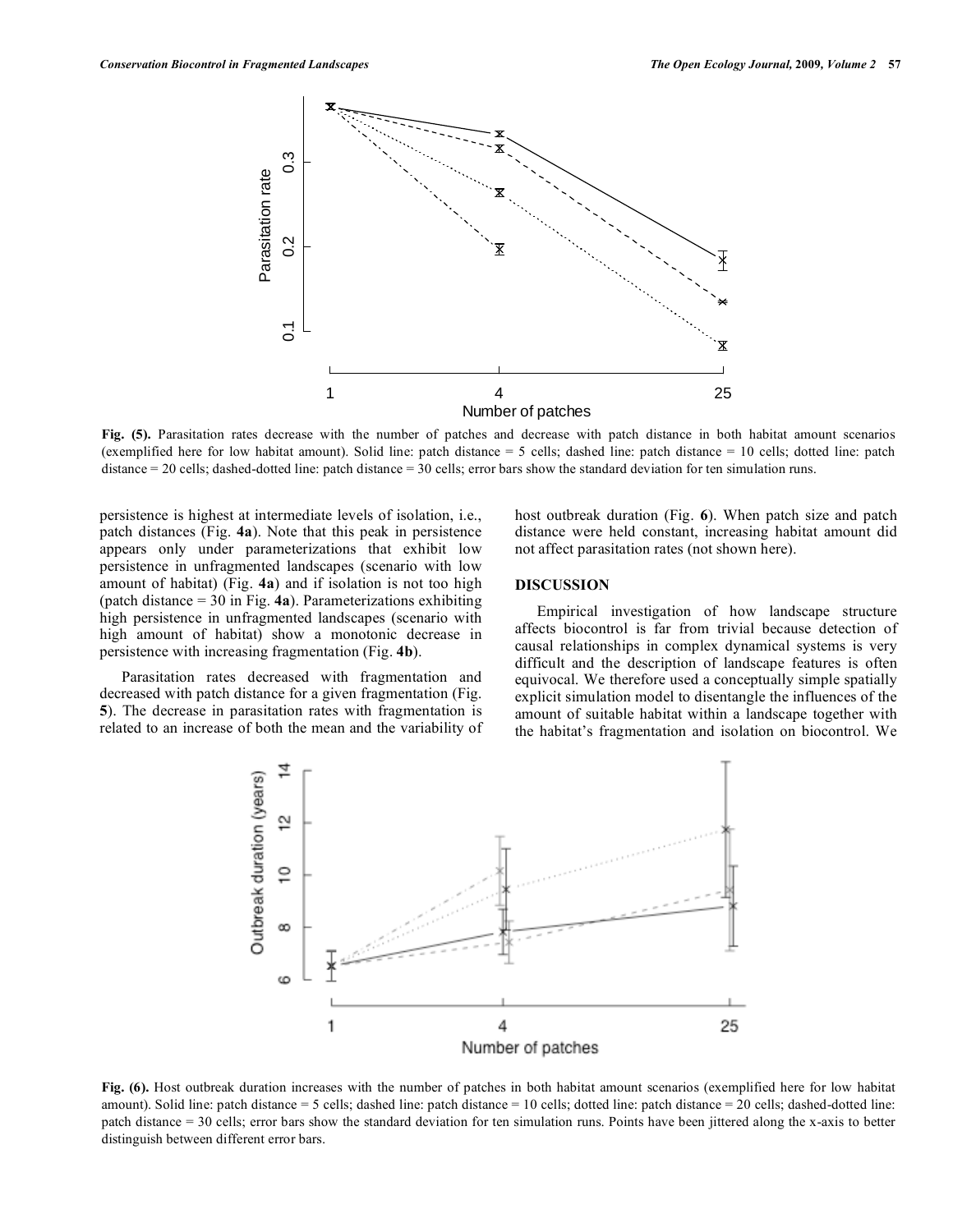focused on two widely used biocontrol measures: parasitoid persistence and parasitation rate, and varied the overall size, fragmentation, and mutual distance of habitat patches in a matrix of unsuitable habitat.

 We found that the amount of habitat in a landscape modulates the effect of fragmentation on parasitoid persistence. Parasitation rate, on the other hand decreased with fragmentation regardless of the habitat amount in a landscape. Consequently, the effect of fragmentation and isolation on the performance of biocontrol as an ecosystem service hinges on whether the focus is on persistence or parasitation.

 Our findings resolve the contradicting results of previous empirical studies which occasionally found either an increase or a decrease in the performance of host-parasitoid interactions with increasing spatial heterogeneity (see Introduction), making clear that the effect of additional habitat fragmentation depends on the original fragmentation level and on total habitat amount. However, parasitation rates decreased with increasing fragmentation, even though, if habitat was scarce, persistence at low fragmentation levels increased under the same conditions. Thus, persistence and parasitation rates respond differently to fragmentation if habitat is scarce but they respond similarly if habitat is abundant.

 Persistence of parasitoid populations and parasitation rate are measures often applied in theoretical and field studies, respectively. Each of them reveals important properties of biocontrol, namely reliability and effectiveness, respectively, and therefore we used both measures in our model analysis. In the following, we will discuss the mechanisms leading to the landscape effects on the two measures separately.

 Persistence of the parasitoid populations in a single patch was zero for small patch sizes and then increased abruptly with patch area (Fig. **3**). This increase in parasitoid persistence with patch size was also found in the field (Cronin 2004) and can be explained by the spatial structure that the oscillating host-parasitoid populations develop in a single patch. In this case, a threshold area is needed to sustain the typical spatial wave-like or chaotic pattern. Population peaks and breakdowns coexist in space and time within the habitat patch and, consequently, persistence is high. However, if the patch area is too small, the wave-like pattern breaks down and parasitoid populations (and sometimes, synchronously, also host populations) become extinct (Hassell *et al.* 1993). As the scale of the spatial pattern depends on the dispersal abilities of hosts and parasitoids (Hassell 2000), the basic condition of such a mechanism is that dispersal is local compared to the area of the single habitat patch. A good overview of the effects of landscape structure on the spatiotemporal dynamical patterns of host-parasitoid systems is given by Hirzel *et al.* (2007).

 In general, agricultural management programs aim at increasing biological control by increasing habitat availability for natural antagonists; they have shown some success in terms of increased antagonist abundances (Kielty, Allen-Williams & Underwood 1992; Nentwig 2000). Based on our results for a single patch (Fig. **3**), such measures can only be successful if a minimum amount of habitat can be provided. Management programs are often more limited by the amount of habitat that can be provided than by the spatial arrangement of this habitat in the landscape.

 Our fragmentation experiments show that the spatial landscape arrangement should be considered in agricultural management because in many cases the available habitat area could be used more effectively by adjusting habitat fragmentation and isolation. If habitat is scarce, parasitoid persistence in the landscape is highest for intermediate fragmentation and isolation levels. This pattern can be explained by the tradeoff between high spatial synchrony of host-parasitoid oscillations at low fragmentation levels, and colonization limitation at high fragmentation levels. At low fragmentation the oscillatory dynamics of the interaction drives the whole system to a synchronized breakdown (Heino *et al.* 1997; Bjornstad, Ims & Lambin 1999). At intermediate fragmentation levels, metapopulation dynamics (Levins 1969; Hanski & Gilpin 1997) can develop and increase the persistence of the parasitoid population (Hirzel *et al.* 2007). These findings correspond to experimental results of Holyoak (1996) and modeling experiments of Nachman (1987) and Reeve (1988) which suggested highest persistence of a predator-prey metapopulation at intermediate dispersal.

 However, by including within-patch local dynamics we could in addition show that maximum persistence at intermediate fragmentation can only be expected if the total habitat amount is low. If single habitat patches are large enough, the within-patch heterogeneity of local dynamics is sufficiently high to ensure high local persistence and metapopulation persistence decreases with fragmentation. This shows that consideration of details of the spatial withinpatch dynamics in combination with metapopulation dynamics (see e.g. Taylor (1991)) depending on elements of the landscape structure (number and isolation of fragments) can be essential when assessing the regional persistence of species interactions and can provide additional insights.

 Unfortunately, persistence at the landscape level is very difficult to assess in the field and is virtually uninvestigated. Assuming that the loss of species diversity reflects lower species persistence, the study of Tscharntke *et al.* (2002) supports our result that parasitoid persistence may be better at intermediate levels of fragmentation compared to low fragmentation.

 Parasitation rates consistently decreased with fragmentation and isolation, regardless of how much habitat was available. This negative effect of fragmentation on parasitation rates, or parasitoid species loss, is commonly observed in the field and interpreted as a result of the poor dispersal abilities of the parasitoid compared to the host (Tscharntke *et al.* 2005). However, we deliberately excluded this explanation by assuming that both host and parasitoid have the same dispersal ability. We observed the decrease in parasitation rate even under this assumption.

 Although the dispersal of both hosts and parasitoids is hindered by increasing fragmentation and isolation, this effect is much stronger for the parasitoid. This is due to the fact that the parasitoid depends on a more ephemeral resource (host) than the host (habitat). Correspondingly, parasitoid colonization of habitat patches has been shown to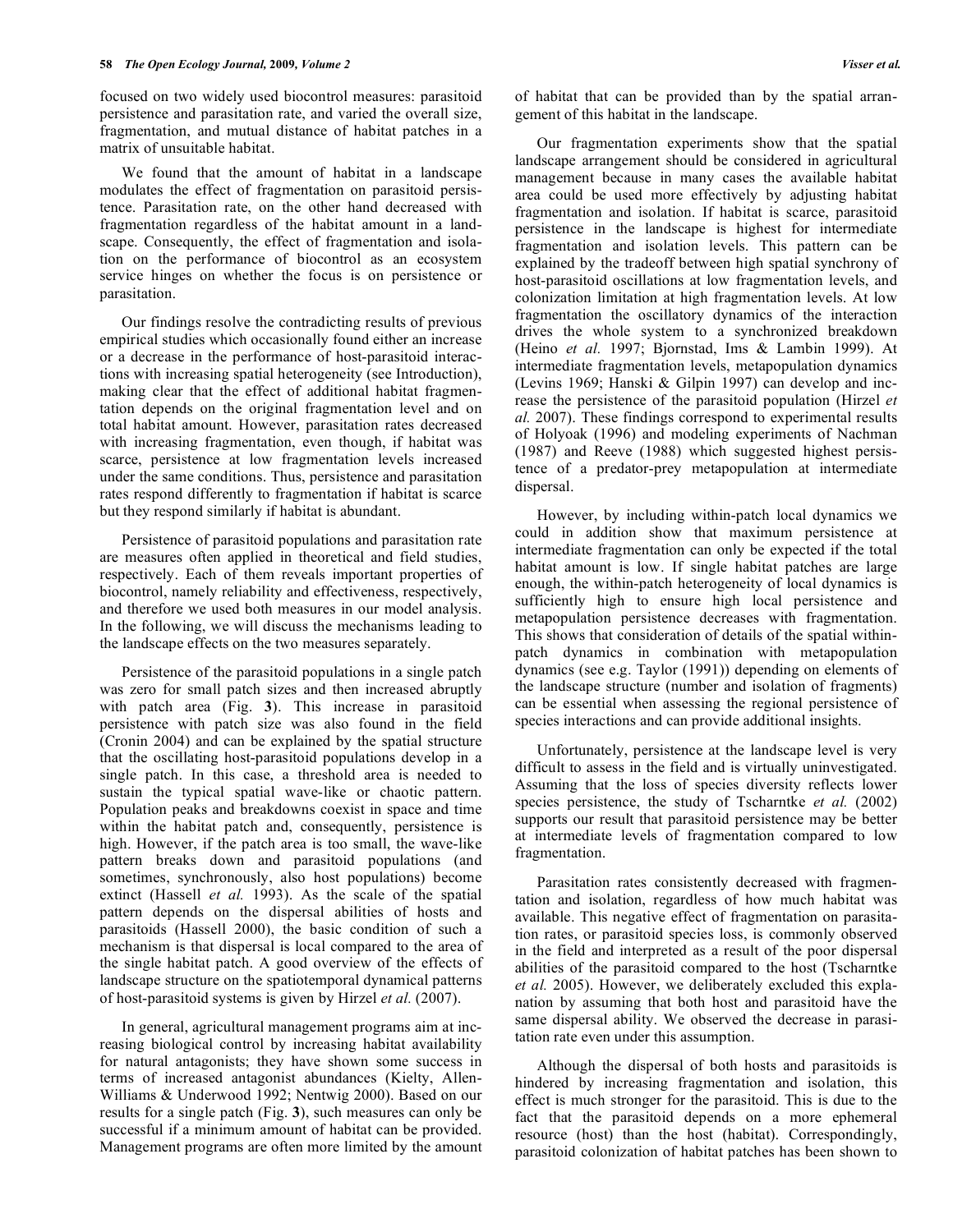depend on both isolation from other parasitoid populations and on the size of the host population (van Nouhuys & Hanski 1999). With increasing fragmentation, the disadvantage of the parasitoid increasingly leads to the decoupling of the host population from the control of the parasitoid, which results in prolonged host outbreak duration and decreased average parasitation rates (Figs. **5** and **6**). In such a situation, the parasitoid population perceives the host populations as a dynamic landscape (in contrast to the static habitat patches perceived by the host), which is known to lower metapopulation persistence, abundance, and occupancy (e.g. Johst, Brandl & Eber 2002).

 Thus, our modeling experiments confirm the findings of several field studies, that increasing fragmentation and isolation can decrease parasitation rates (Kruess & Tscharntke 1994), increase prey outbreak duration (Kareiva 1987) and reduce prey tracking on a certain scale (With *et al.*  2002). It also reveals that the basic mechanism underlying their observations may be neither the difference in dispersal abilities of host and parasitoid nor the predator searching behavior interacting with landscape features but the decoupling of the population dynamics of pest and antagonist due to habitat structure.

 Our results are qualitatively robust with regard to moderate differences in the host and parasitoid dispersal abilities and in reproduction parameters (data not shown), and presumably for oscillatory host-parasitoid and predatorprey interactions in general. Nevertheless, the quantitative effect of fragmentation and isolation on parasitation and persistence depends on several factors affecting spatiotemporal dynamics. Clearly, the local behavior of the interaction influences the quantitative effect of fragmentation and isolation on biocontrol by altering the patch extinction risk. Therefore, the detailed functional form of parasitation (e.g. negative binomial distribution (Hastings & Godfray 1999)) will affect the quantitative scaling of the fragmentation effects. Another crucial factor for the quantification of the fragmentation effects is dispersal (Holyoak & Lawler 1996; Earn, Levin & Rohani 2000). The mean dispersal distances of hosts and parasitoids, their differences as well as the particular dispersal behavior will influence patch extinction and colonization probabilities. For example, density-dependent dispersal in contrast to the densityindependent dispersal implemented in our model might affect synchronization, i.e. "waves" of local populations in a similar state, and therefore our main results. However, it has been found that the synchronizing potential of density-independent dispersal in metapopulations is only slightly higher than that of density-dependent dispersal (Münkemüller and Johst 2008). Thus, the expected differences should be low. Moreover, a main condition for the wave-like pattern is that dispersal is local, not global, and this condition would be maintained by the density dependence of dispersal. Nevertheless, quantitative predictions for specific systems must be based on detailed empirical studies of these dispersal parameters and of the attacking behavior of the parasitoid.

 Of course, in natural environments there are additional, often complex, influences, which cannot easily be considered in a model addressing such basic questions as ours.

For instance, Dwyer *et al.* (2004) propose the influence of an additional generalist antagonist as an explanation for temporal variability of host outbreaks. This suggests that factors other than landscape fragmentation might produce results similar to our model outcome.

 The inclusion of more habitat types might alter population dynamics (Wiegand *et al.* 2005). In agricultural landscapes, crop field habitats add complexity to the system, often exhibiting increased reproduction potential, decreased overwintering suitability, and increased attraction for host and parasitoid as compared with semi-natural habitats. Additionally, crop rotation may occur, which can disrupt life-cycles or interactions and increase dispersal and winter mortality. Thus, the influence of the interaction between various habitat types on the principal landscape effect found here remains to be investigated (Tscharntke & Brandl 2004).

 We developed a conceptually simple model which reveals likely mechanisms influencing the performance of biocontrol in fragmented landscapes. Our model suggests that landscape effects on conservation biocontrol can be found even without any specific active response of the organisms to the landscape features and without any significant differences in their dispersal abilities.

 If semi-natural habitat is scarce, which is often the case in agricultural landscapes, we found that there might be a conflict between parasitoid conservation and parasitation rate, i.e., between reliability and effectiveness of conservation biocontrol. In this case management can optimize either parasitation rates, *via* habitat aggregation, or parasitoid persistence, *via* aggregation or fragmentation depending on the original conditions. Only if the landscape contains enough habitat is there no conflict: in this case the habitat should be as clumped as possible in order to enhance conservation biocontrol at a landscape level.

# **ACKNOWLEDGEMENTS**

 We would like to thank the German Federal Environmental Foundation (DBU) for funding, and Carsten Thies and the BIOPLEX project group for discussions and inspiration. We owe special thanks to Wolfgang Köhler for providing good working conditions, funding and infrastructure for Kerstin Wiegand and Ute Visser at the Department of Biometry and Population Genetics, Interdisciplinary Research Centre for Environmental Protection (IFZ), Giessen, Germany.

## **SUPPLEMENTARY MATERIAL**

 Supplementary material is available on the publisher's Web site along with the published article.

### **REFERENCES**

- Barbosa, P (1998) *Conservation biological control*. Academic Press, San Diego, London, Boston, New York, Sydney, Tokyo, Toronto.
- Bascompte, J, Possingham, H & Roughgarden, J (2002) Patchy populations in stochastic environments: Critical number of patches for persistence. *American Naturalist*, 159, 128-137.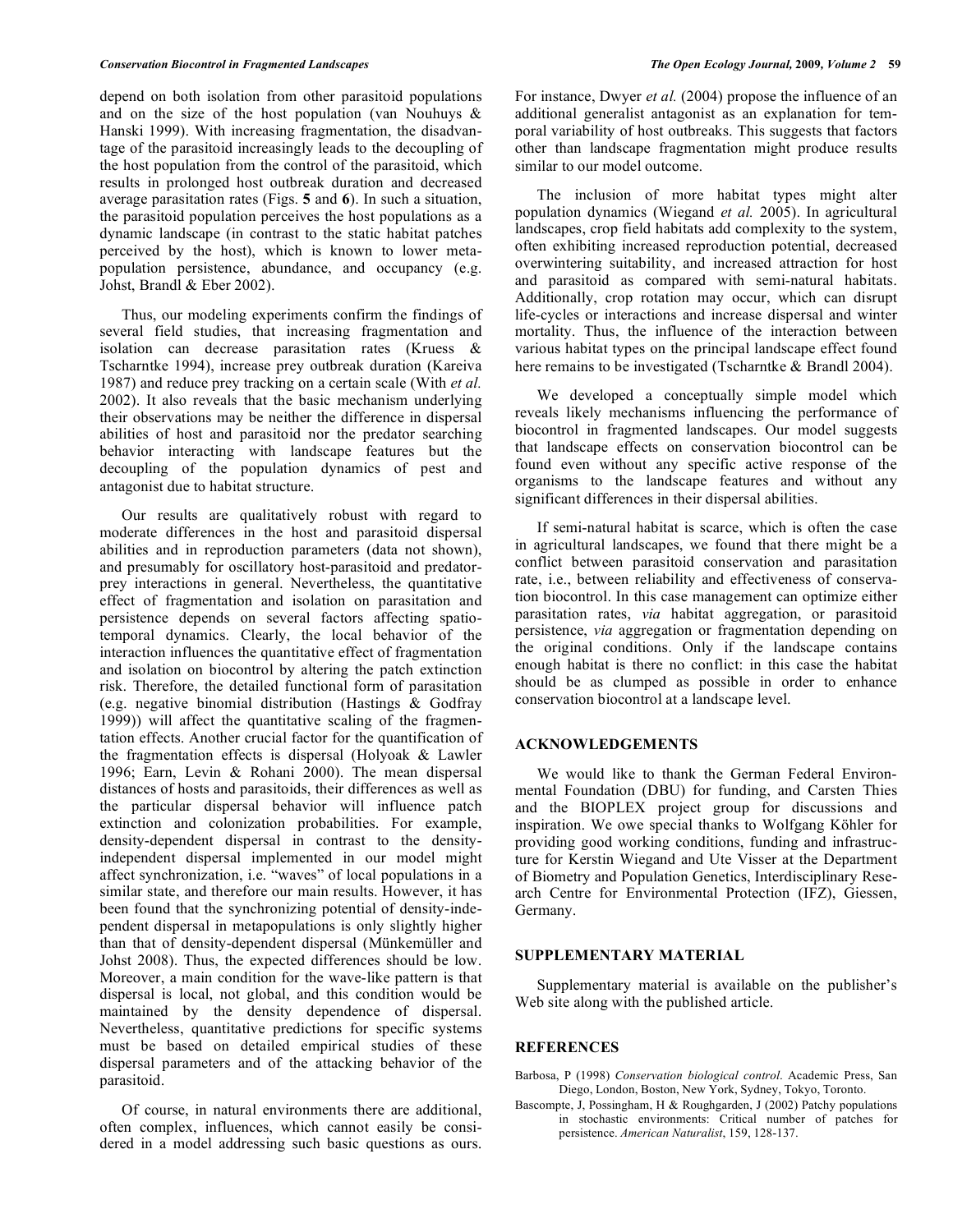- Beddington, JR, Free, CA & Lawton, JH (1978) Characteristics of successful natural enemies in models of biological control of insect pests. *Nature*, 273, 513-519.
- Bellows, TS (1981) The descriptive properties of some models for density dependence. *Journal of Animal Ecology*, 50, 139-156.
- Bjornstad, ON, Ims, RA & Lambin, X (1999) Spatial population dynamics: analyzing patterns and processes of population synchrony. *Trends in Ecology & Evolution*, 14, 427-432.
- Blasius, B, Huppert, A & Stone, L (1999) Complex dynamics and phase synchronization in spatially extended ecological systems. *Nature*, 399, 354-359.
- Bolker, B & Grenfell, B (1995) Space, persistence and dynamics of measles epidemics. *Philosophical Transactions of the Royal Society London B*, 348, 309-320.
- Bonsall, MB, French, DR & Hassell, MP (2002) Metapopulation structures affect persistence of predator-prey interactions. *Journal of Animal Ecology*, 71, 1075-1084.
- Börjesdotter, D (2000) *Barbarea verna* and *Barbarea vulgaris* as host plants for the pollen beetle (*Meligethes aeneus*). *Journal of Agricultural Science*, 134, 213-220.
- Cardinale, BJ, Harvey, CT, Gross, K & Ives, AR (2003) Biodiversity and biocontrol: emergent impacts of a multi-enemy assemblage on pest suppression and crop yield in an agroecosystem. *Ecology Letters*, 6, 857-865.
- Cronin, JT (2004) Host-parasitoid extinction and colonization in a fragmented prairie landscape. *Oecologia*, 139, 503-514.
- Cronin, JT & Reeve, JD (2005) Host-parasitoid spatial ecology: a plea for a landscape-level synthesis. *Proceedings of the Royal Society London B*, 272, 2225-2235.
- Daebeler, F, Seidel, D & Michel, H-J (1990) Die Fruchtfolge beim Winterraps - eine wichtige Voraussetzung für gesunde Bestände II. Tierische Schaderreger. *Feldwirtschaft*, 31, 331-333.
- De Roos, AM, McCauly, E & Wilson, WG (1991) Mobility versus densitylimited predator-prey dynamics on different spatial scales. *Proceedings of the Royal Society London B*, 246, 117-122.
- Dwyer, G, Dushoff, J & Yee, SH (2004) The combined effects of pathogens and predators on insect outbreaks. *Nature*, 430, 341-345.
- Earn, DJ, Levin, SA & Rohani, P (2000) Coherence and conservation. *Science*, 290, 1360-1364.
- Eber, S & Brandl, R (1994) Ecological and genetic spatial patterns of *Urophora cardui* (Diptera: Tephritidae) as evidence for population structure and biogeographical processes. *Journal of Animal Ecology*, 63, 187-199.
- Fritzsche, R (1956) Beeinflussung der Populationsdichte verschiedener Meligethes-Arten von gleichen Wirtspflanzen durch Parasiten. *Bericht über die Hundertjahrfeier der deutschen Entomologischen Gesellschaft Berlin*, Berlin: Akademie-Verlag.
- Hanski, I & Gilpin, ME, (1997) *Metapopulation biology*. Ecology, genetics, and evolution. San Diego, London: Academic Press.
- Hassell, MP (2000) Host-parasitoid population dynamics. *Journal of Animal Ecology*, 69, 543-566.
- Hassell, MP, Godfray, HC & Comins, HN (1993) Effects of global change on the dynamics of insect host-parasitoid interactions. In: Kareiva, PM, Kingsolver, JG & Huey, RB (Eds) *Biotic Interaction and global change* Sinauer Ass: Sunderland, Mass, pp. 402-423.
- Hastings, A & Godfray, HC (1999) Learning, host fidelity, and the stability of host-parasitoid communities. *American Naturalist*, 153, 295- 301.
- Hawkins, BA & Cornell, HV (1994) Maximum parasitism rates and successful biological-control. *Science*, 266, 1886.
- Heino, M, Kaitala, V, Ranta, E & Lindström, J (1997) Synchronous dynamics and rates of extinction in spatially structured populations. *Proceedings of the Royal Society B*, 264, 481-486.
- Hirzel, AH, Nisbet, RM & Murdoch,WW (2007) Host-parasitoid spatial dynamics in heterogeneous landscapes. *Oikos*, 116, 2082-2096.
- Hokkanen, H, Husberg, G-B & Söderblom, M (1988) Natural enemy conservation for the integrated control of the rape blossom beetle *Meligethes aeneus* F. *Annales Agriculturae Fenniae*, 27, 281-294.
- Hokkanen, H (2000) The making of a pest: recruitment of *Meligethes aeneus* onto oilseed Brassicas. *Entomologia Experimentalis et Applicata*, 95, 141-149.
- Holyoak, M & Lawler, SP (1996) The role of dispersal in predator-prey metapopulation dynamics. *Journal of Animal Ecology*, 65, 640- 652.
- Huffaker, CB (1958) Experimental studies of predation: Dispersal factors and predator-prey oscillation. *Hilgardia*, 27, 343-383.
- Johst, K, Brandl, R & Eber, S (2002) Metapopulation persistence in dynamic landscapes: the role of dispersal distance. *Oikos*, 98, 263- 270.
- Kareiva, P (1987) Habitat fragmentation and the stability of predator-prey interaction. *Nature*, 326, 388-390.
- Kielty, JP, Allen-Williams, LJ & Underwood, N (1992) The effects of setaside field margins on the distribution and biocontrol potential of polyphagous predatory arthropods in arable crops. In Clarke, J (Ed) *Set-aside*. BCPC, Farnham, pp. 169-174.
- Kruess, A & Tscharntke, T (1994) Habitat fragmentation, species loss and biological control. *Science*, 264, 1581-1584.
- Landis, DA, Wratten, SD & Gurr, GM (2000) Habitat management to conserve natural enemies of arthropod pests in agriculture. *Annual Review of Entomology*, 45, 175-201.
- Levins, R (1969) Some demographic and genetic consequences of environmental heterogeneity for biological control. *Bulletin of the Entomological Society of America*, 15, 237-240.
- Moilanen, A & Hanski, I (1995) Habitat destruction and coexistence of competitors in a spatially realistic metapopulation model. *Journal of Animal Ecology*, 64, 141-144.
- Münkemüller, T & Johst, K (2008) Spatial synchrony through densityindependent versus density-dependent dispersal. *Journal of Biological Dynamics*, 2, 31-39.
- Nachman, G (1987) Systems-Analysis of acarine predator prey interactions .2. the role of spatial processes in system stability. *Journal of Animal Ecology*, 56, 267-281.
- Nentwig, W (2000) Streifenförmige ökologische Ausgleichsflächen in der Kulturlandschaft - Ackerkrautstreifen, Buntbrache, Feldränder. Verlag Agrarökologie, Bern: Hannover.
- Nilsson, C (1989) The pollen beetle (Meligethes aeneus F.) in winter and spring rape at Alnarp1976-1978 II. Oviposition. *Växtskyddsnotiser*, 52, 139-144.
- Reeve, JD (1988) Environmental variability, migration and persistence in host- parasitoid systems. *American Naturalist*, 132, 810-836.
- Ryall, KL & Fahrig, L (2006) Response of predators to loss and fragmentation of prey habitat: A review of theory. *Ecology*, 87, 1086-1093.
- Sala, OE, Chapin, FS, Armesto, JJ, Berlow, E, Bloomfield, J, Dirzo, R, Huber-Sanwald, E, Huenneke, LF, Jackson, RB, Kinzig, A, Leemans, R, Lodge, DM, Mooney, HA, Oesterheld, M, Leroy Poff, N, Sykes, MT, Walker, BH, Walker, M & Wall, DH (2000) Global biodiversity scenarios for the year 2100. *Science*, 287, 1770-1774.
- Sherratt, JA, Lambin, X & Sherratt, TN (2003) The effects of the size and shape of landscape features on the formation of traveling waves in cyclic populations. *American Naturalist*, 162, 503-513.
- Taylor, AD (1991) Studying metapopulation effects in predator-prey systems. *Biological Journal of the Linnean Society*, 42, 305-323.
- Thies, C, Steffan-Dewenter, I & Tscharntke, T (2003) Effects of landscape context on herbivory and parasitism at different spatial scales. *Oikos*, 101, 18-25.
- Thies, C & Tscharntke, T (1999) Landscape structure and biological control in agroecosystems. *Science*, 285, 893-895.
- Tilman, D, Lehman, CL & Yin, C (1997) Habitat destruction, dispersal, and deterministic extinction in competitive communities. *American Naturalist*, 149, 407-435.
- Tscharntke, T & Brandl, R (2004) Plant-insect interactions in fragmented landscapes. *Annual Review of Entomology*, 49, 405-430.
- Tscharntke, T, Klein, AM, Kruess, A, Steffan-Dewenter, I & Thies, C (2005) Landscape perspectives on agricultural intensification and biodiversity - ecosystem service management. *Ecology Letters*, 8, 857-874.
- Tscharntke, T, Steffan-Dewenter, I, Kruess, A & Thies, C (2002) Contribution of small habitat fragments to conservation of insect communities of grassland-cropland landscapes. *Ecological Applications*, 12, 354-363.
- van Nouhuys, S & Hanski, I (1999) Host diet affects extinctions and colonizations in a parasitoid metapopulation. *Journal of Animal Ecology*, 68, 1248-1258.
- Wiegand, T, Revilla, E & Moloney, K (2005) Effects of habitat loss and fragmentation on population dynamics. *Conservation Biology*, 19, 108-121.